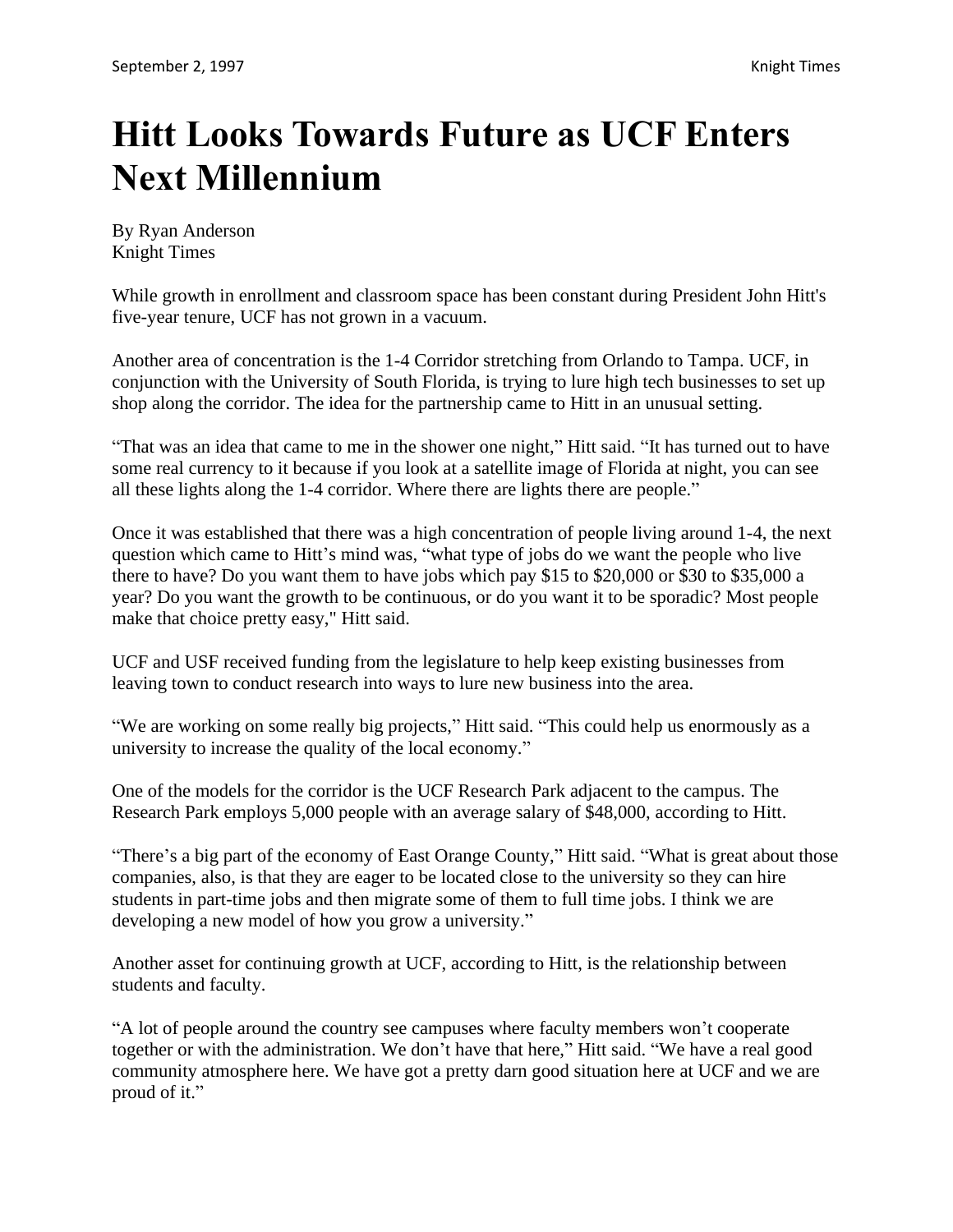While Hitt has had many memorable moments since starting at UCF, there is one moment which stands above the rest.

"My proudest moment at UCF was probably when we got the Equity Funding Program approved and funded," Hitt said. "This is a problem that is probably 20 years old that UCF has always been the least well-funded of Florida's public universities. We were getting less than 80 percent of the system average for funding."

Currently, around \$13.5 million has been added to UCF's normal growth budget. Hitt said that the additional money will be used to hire more faculty and staff members and offer less part-time instruction.

"While I do not want to suggest that it was I alone that got the funding increase, not getting the funds was something that was going to keep UCF from reaching its full potential," Hitt said. "It is hard to be competitive with the other state universities without the proper funding."

ln addition to increasing Equity Funding, UCF has also seen an increase in funding from the UCF Foundation during Hitt's tenure.

"When I first arrived here the assets of the UCF Foundation totaled around \$21 million and they top \$50 million now," Hitt said. "We have had real good growth there. What we are really working towards is an increase in student scholarships. That is something a lot of people can understand the need for and are eager to donate towards."

Another fundraiser in the works with the city of Orlando will help build a performing arts center across from the Orlando City Hall.

"We would have about half of the facilities, a couple of theaters, concert halls and office space and rehearsal space for music and theater," Hitt. said. "Once we establish that it is something feasible to do, we will start working towards raising our share of the money and making the art center a reality. If we can do that, it will be a really premiere facility for both UCF and the city of Orlando."

Besides wanting to see the construction of the Performing Arts center, Hitt has several other goals for the immediate future of UCF.

"I think we need to continue the progress we are making on growth in quality as well as numbers. Everyone focuses on the tremendous enrollment growth, in the fall of the year that I came here they enrolled 21,300 students. This fall, we will have around 28,600 students. That is phenomenal growth and everybody is proud of how well the university has accommodated that growth. I think that obscures the equally impressive growth in quality."

Since 1992, UCF has moved up in the ranking in terms of the quality of education offered, according to Hitt. Another indication of the trend toward the growth in quality is the increase in the number of SAT scores being sent to UCF.